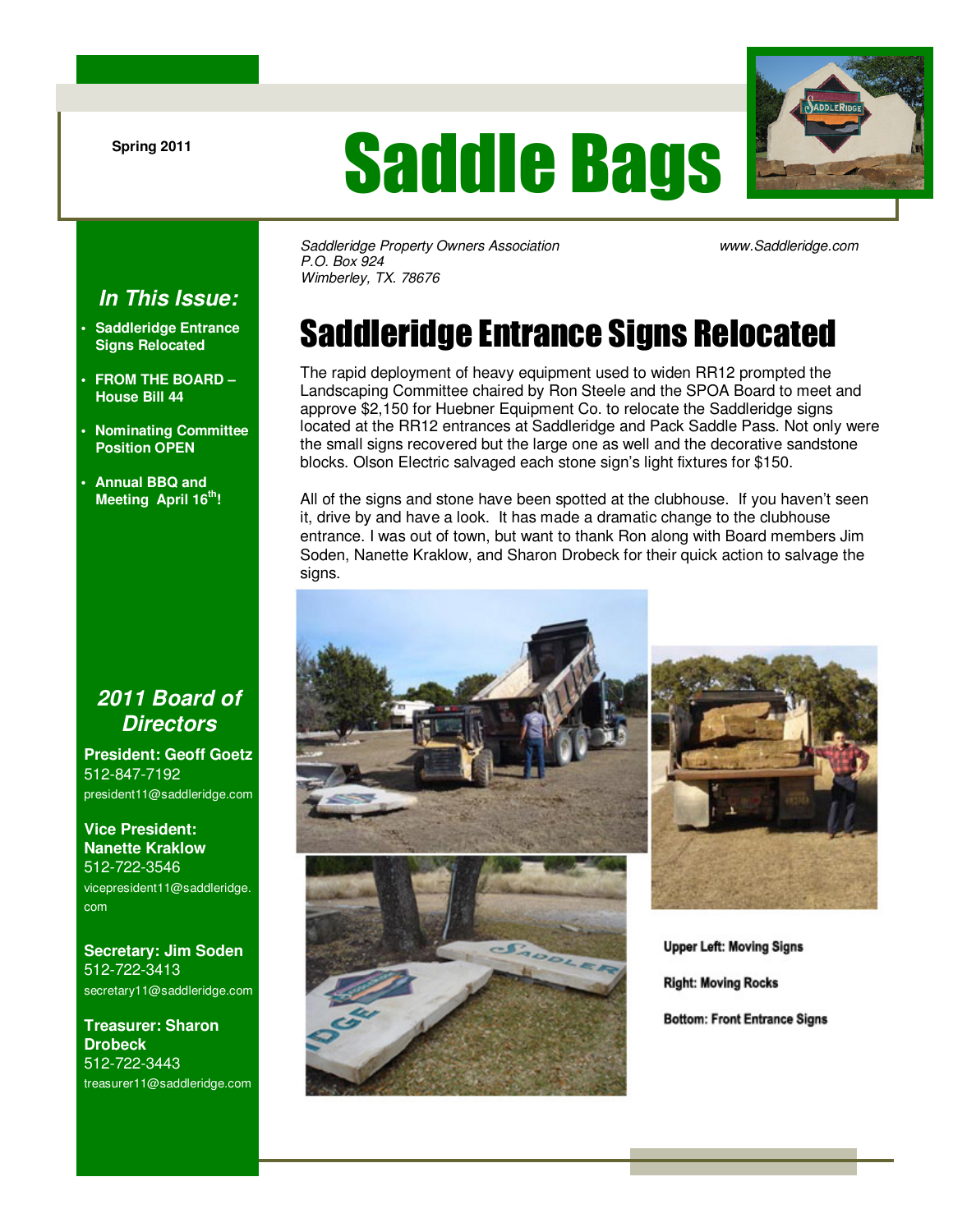### FROM THE BOARD – House Bill 44

Recently one Austin television news program did a series on "out-of-control Property Owner Associations (POAs)" and featured some citizens who are calling for the State to step in and regulate POAs. Well, believe it or not, the State of Texas already does, and unfortunately their regulatory solutions do not always improve things. Case in point is the pending legislation in House Bill 44.

 The Board recently received an e-mail from a Mr. Dwayne McElroy, not a Saddleridge Property Owner, urging us to oppose HB 44. As a result, the Board has looked at the proposed House Bill as well as other existing sections of Chapter 202 of the Texas Property Code. Chapter 202 is a small collection of 'Special' restrictions to POA Covenants, mostly to allow 'Green' improvements to properties that might otherwise be prohibited, such as solar panels, rain water collection, etc. HB 44 is a little different in that it addresses an issue that would preferentially benefit a very small group of property owners, at the expense of the communities rights.

Below is a copy of the proposed bill. Those portion that would impact our Covenants have been highlighted.

#### "Sec.A202.0075. REGULATION OF LAND USE: RESIDENTIAL PURPOSE.

(a) In this section, "residential purpose" with respect to the use of a lot means the location on the lot of any building, structure, or other improvement customarily appurtenant to a residence, as opposed to use for a business or commercial purpose. The term includes the location on the lot of a garage, sidewalk, driveway, parking area, children 's swing or playscape, fence, septic system, swimming pool, utility line, or water well and, if otherwise specifically permitted by the provisions of a dedicatory instrument, the parking or storage of a recreational vehicle.

(b) A property owners ' association may not adopt or enforce a provision in a dedicatory instrument that prohibits or restricts the owner of a lot on which a residence is located from using for residential purposes another lot owned by the property owner and adjacent to the lot on which the residence is located, **regardless of whether a residence is located on that other lot.** 

**(c) A provision in a dedicatory instrument that violates this section is void**."

 Part (a) for the most part is consistent with our Covenants or at least not contradictory. We are a little more specific in that we are restricting to a 'single family residence'. Part (b) definitely affects us and is potentially a problem. See the highlighted portion. This would allow any resident property owner, who also owns an adjacent lot, to build upon that lot, as if it was a consolidate site, without going through the process required by Section 3.02. At first thought this may not sound bad, but in fact, if would allow direct violation of a portion of Section 301, with no recourse for the SPOA. It may even void this entire Section. Basically it would allow the construction of garages, barns, shops and other outbuildings on a lot that does not contain a residence. See the following:

"Section 3.01 …. Barns, storage buildings, work shops and similar outbuildings may be constructed on the property after the main dwelling is built, and plans must be approved by the Architectural Committee. No outbuildings are to be constructed prior to the construction of the main dwelling. Barns, storage buildings, work shops and similar outbuildings must be built behind the front of the dwelling site and be built with new construction material. All structures must be approved in writing by the Architectural Control Committee prior to being erected, altered, or placed on the property. …. Any violation of these covenants will subject the owner to court litigation to correct the violation."

 This Bill may also void portions of Section 3.04 in reference to storage of RV camper, trailer, or motor home. This could potentially allow storage of these on an otherwise empty lot and in full view of roadways.

"Section 3.04 …. After the dwelling is complete an RV camper, trailer, or motor home may be stored on the tract provided it is stored behind the main dwelling and not within 25 feet of any side property line or 75 feet of any rear property line. …."

(continued on page 4)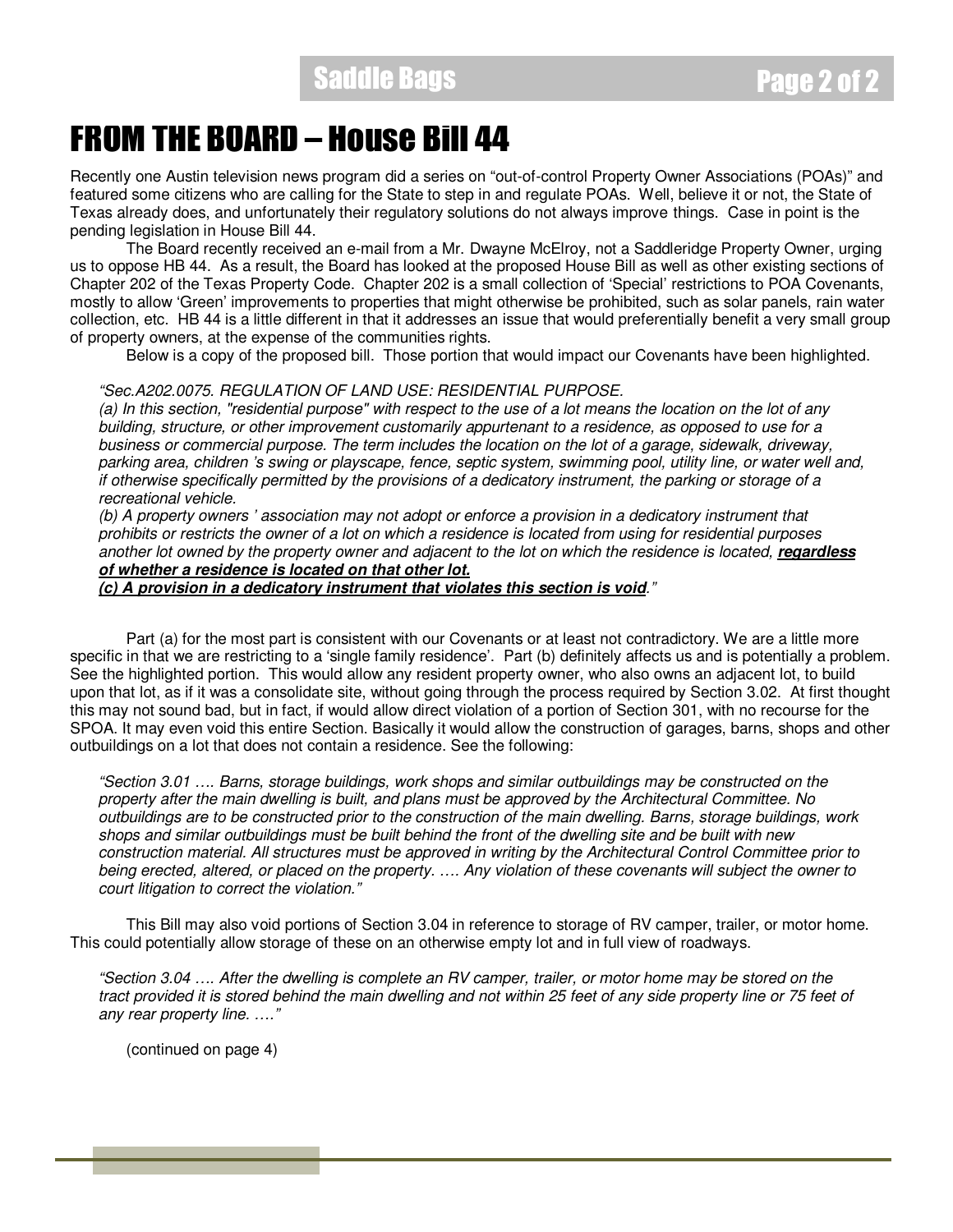### Annual Meeting & BBQ

 The annual Saddleridge Property Owner's Association meeting is on April 16, 2011 between 12PM – 2PM. The meeting takes place at the Saddleridge Clubhouse (421 Arrowhead Pass) and includes a BBQ meal.

Invited guest speakers include: Will Conley, Don Fergusson and Sheriff Gary Cutler.